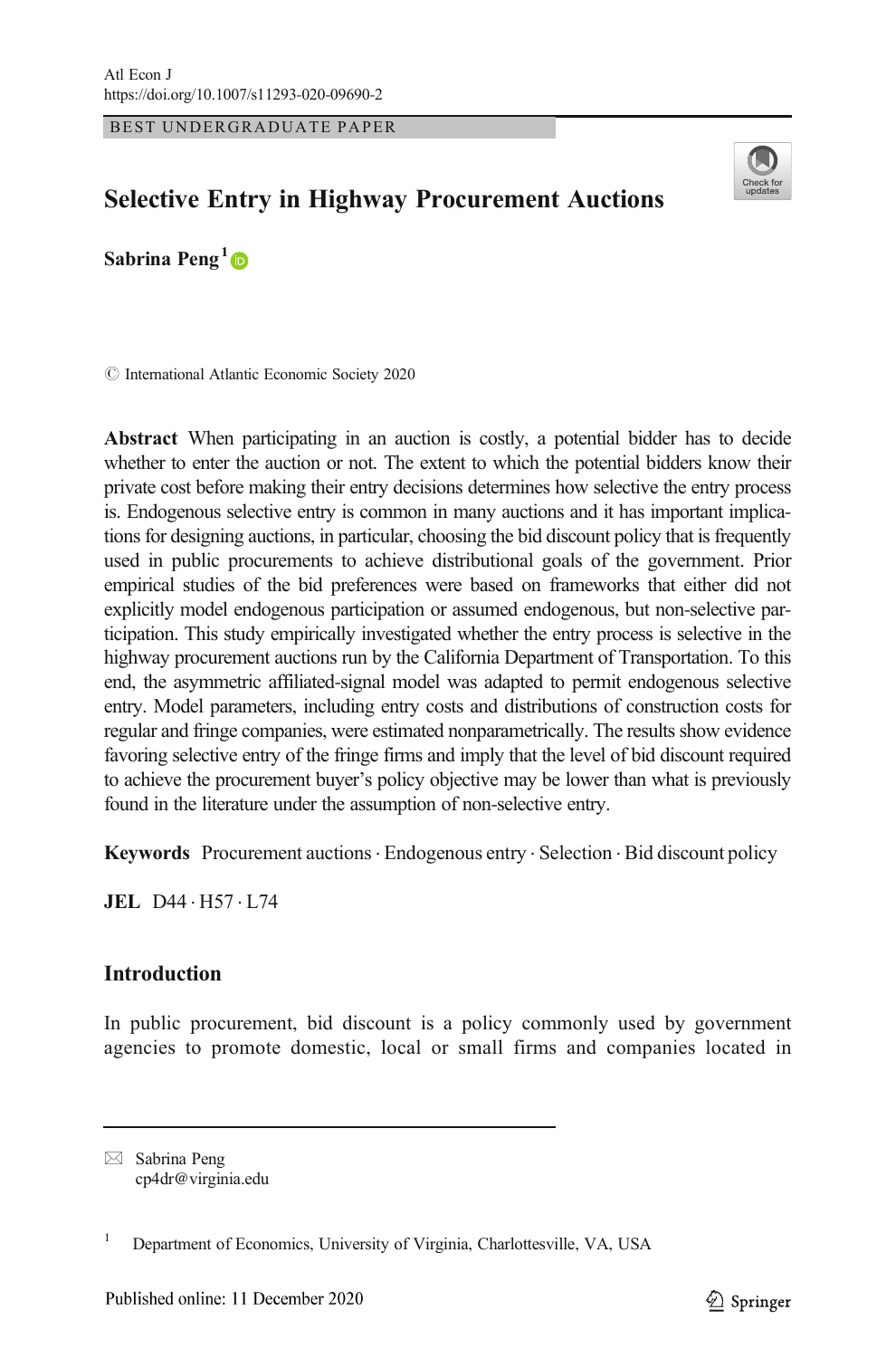economically disadvantaged areas, or owned by minority groups. The bid discount policy awards a contract to the favored firm when its bid is within a certain percentage of the lowest bid among the unfavored firms. This rule does not change the price of the contract, which is the winner's bid.

When bidder participation is endogenous and possibly selective, whether there is selection and how selective the entry process is have potentially strong effects on the optimal level of bid discount. For example, Sweeting and Bhattacharya [\(2015\)](#page-14-0) showed that a seller's revenue-maximizing bid discount level can vary from 2.5 to 12.5% depending on the degree of selection. A weaker player's probability of winning increases with the degree of selection.

In the existing literature, bid-preference programs have been studied under either exogenous entry (Marion [2007](#page-14-0)) or endogenous but non-selective entry (Krasnokutskaya and Seim [2011](#page-14-0)) models. Incorrectly assuming non-selection may lead to incorrect estimates of model primitives (Roberts and Sweeting [2010](#page-14-0)) which in turn bias the policy recommendation, in this case evaluations of bid-preference programs. This study empirically investigated whether the non-selective entry assumption holds in California's highway procurement auction data. Model primitives were estimated using the affiliated-signal (AS) model (Gentry and Li [2014\)](#page-14-0). The AS model is a flexible entry model. It nests a wide range of entry processes depending on the information firms have prior to making their entry decisions. While a non-selective entry model assumes that potential bidders do not have any private information of their costs of project completion before deciding whether to participate in the auction, the AS model allows firms to each receive a private information signal of its project cost prior to the entry decision. A perfectly informative signal implies full selection and a perfectly uninformative signal implies non-selection.

The California Department of Transportation (Caltrans) awards highway construction and repair contracts through first-price sealed-bid auctions. Caltrans aims to promote disadvantaged bidders in their procurement auctions and implements a 5% bid discount for small businesses (SB) in state-funded contracts.<sup>1</sup> California's Small Business Participation Program sets the allocative goal to award 25% of all state-funded contract dollars to SB. The auctions in this sample were not subject to any preference program. Firms were categorized into two types, fringe and non-fringe (Bajari et al. [2014\)](#page-14-0), to account for differences in size and experience. Firms' participation and bidding decisions were modelled as a two-stage game. The equilibrium described by Gentry and Li [\(2014](#page-14-0)) was adapted to the setting of low-bid auctions with asymmetric bidders.

If firms have private information about their project costs prior to making the entry decision (i.e. the signal is not perfectly uninformative), only self-selected firms that are more cost-efficient will participate in the auction. Otherwise, the entrants are a random sample of the potential bidders. Thus, selective entry implies that the project cost distribution of the entrants is a truncated distribution of the project cost distribution of all firms, whereas non-selective entry implies that the former is the untruncated distribution. This study investigated whether entry is selective by comparing the two distributions. To recover these distributions, the nonparametric identification strategy of Guerre et al. [\(2000](#page-14-0)) was used. The result favors selective entry for fringe firms, which

<sup>&</sup>lt;sup>1</sup> Firms promoted by Caltrans include SB, disadvantaged business enterprises, and disabled veteran business enterprises. Information can be found on Caltrans website (Caltrans [2020a\)](#page-14-0).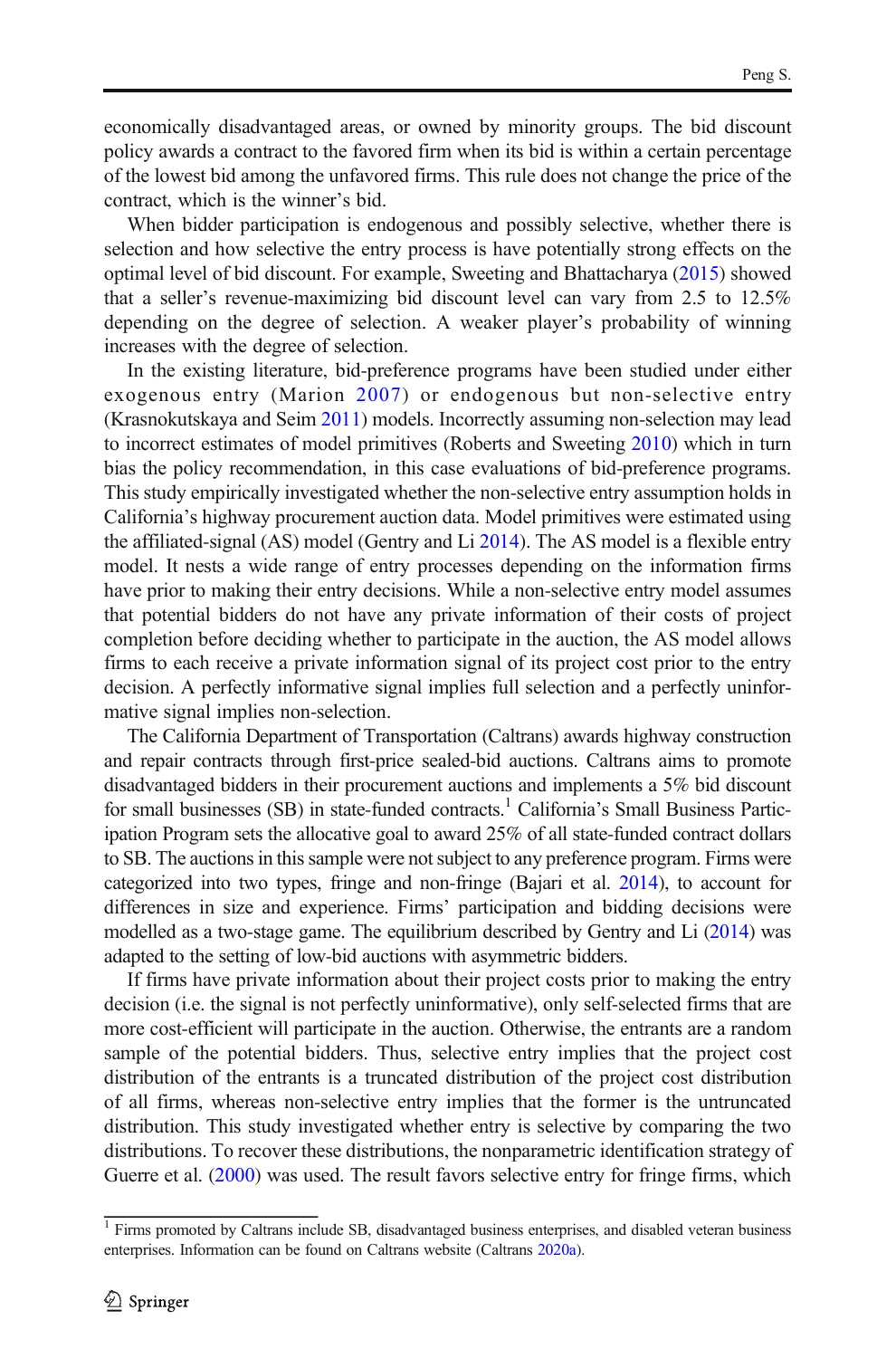implies that the level of bid discount required for Caltrans to achieve its policy objective may be lower than what is previously found in the literature under the nonselective entry assumption.

This paper relates to the literature of empirical analysis of auctions in three ways. First, the evidence of selection found in the California highway procurement market contributes to the growing literature on empirical testing of different entry models (Li and Zheng [2009,](#page-14-0) [2012](#page-14-0)). Second, this study ties the theoretical literature on selective entry and auction design (Sweeting and Bhattacharya [2015](#page-14-0)) to the empirical literature evaluating bid preference programs (Marion [2007;](#page-14-0) Krasnokutskaya and Seim [2011\)](#page-14-0). Third, the nonparametric estimation method in Gentry and Li [\(2014\)](#page-14-0) was appllied to the Caltrans empirical setting, which contributes to the literature on empirical auction studies, where models with partially selective entry are estimated (Roberts and Sweeting [2013,](#page-14-0) [2016;](#page-14-0) Bhattacharya et al. [2014\)](#page-14-0). While all three prior studies used fully parametric estimation approaches, assuming no unobserved heterogeneity across auctions permits this study to take a nonparametric approach. Although the conditional distribution of project costs on signals cannot be fully estimated using this approach, important model primitives can still be recovered. This attempt to empirically estimate auction models with endogenous, potentially selective entry nonparametrically is the first in the English language literature to my knowledge.

## Data

This study analyzed data from Caltrans on road paving contracts from 1999 to 2005.<sup>2</sup> This is the same sample used by Bajari et al. [\(2014\)](#page-14-0). The data consist of 819 contracts in 12 districts in California, adding up to a total of \$2.21 billion contract value (as measured by the winning bids). 348 unique contractors participated in the auctions and submitted a total of 3666 bids.

The contracts vary in size, and the type of work ranges from small-scale highway resurfacing to four-lane freeway construction. A project includes a number of work items to be completed according to specifications provided by Caltrans. For each work item, engineers at Caltrans provide an estimated quantity needed and an estimated unit price. The engineer's estimate of project cost is thus the sum of unit price times item quantity across all work items. This measure is given to the contractors and is intended to represent the fair and reasonable price the government expects to pay. When deciding how much to bid on a contract, a firm bases the decision on its cost of completing the specified project, which this study refers to as project cost. Project cost depends on factors such as prior experiences in similar projects and a firm's current workload relative to its production capacity. Therefore, the project cost is private information to each firm.

To bid on a contract, interested contractors must submit completed bid documents, which require the contractor to provide the unit price for each item, the list of subcontractors and the work item(s) subcontracted to each subcontractor. Bid preparation takes time and effort and typically involves negotiating with subcontractors.

 $2$  Excluded were contracts from 2001 and the first half of 2003 whose details are no longer available from Caltrans (Caltrans [2020b](#page-14-0)).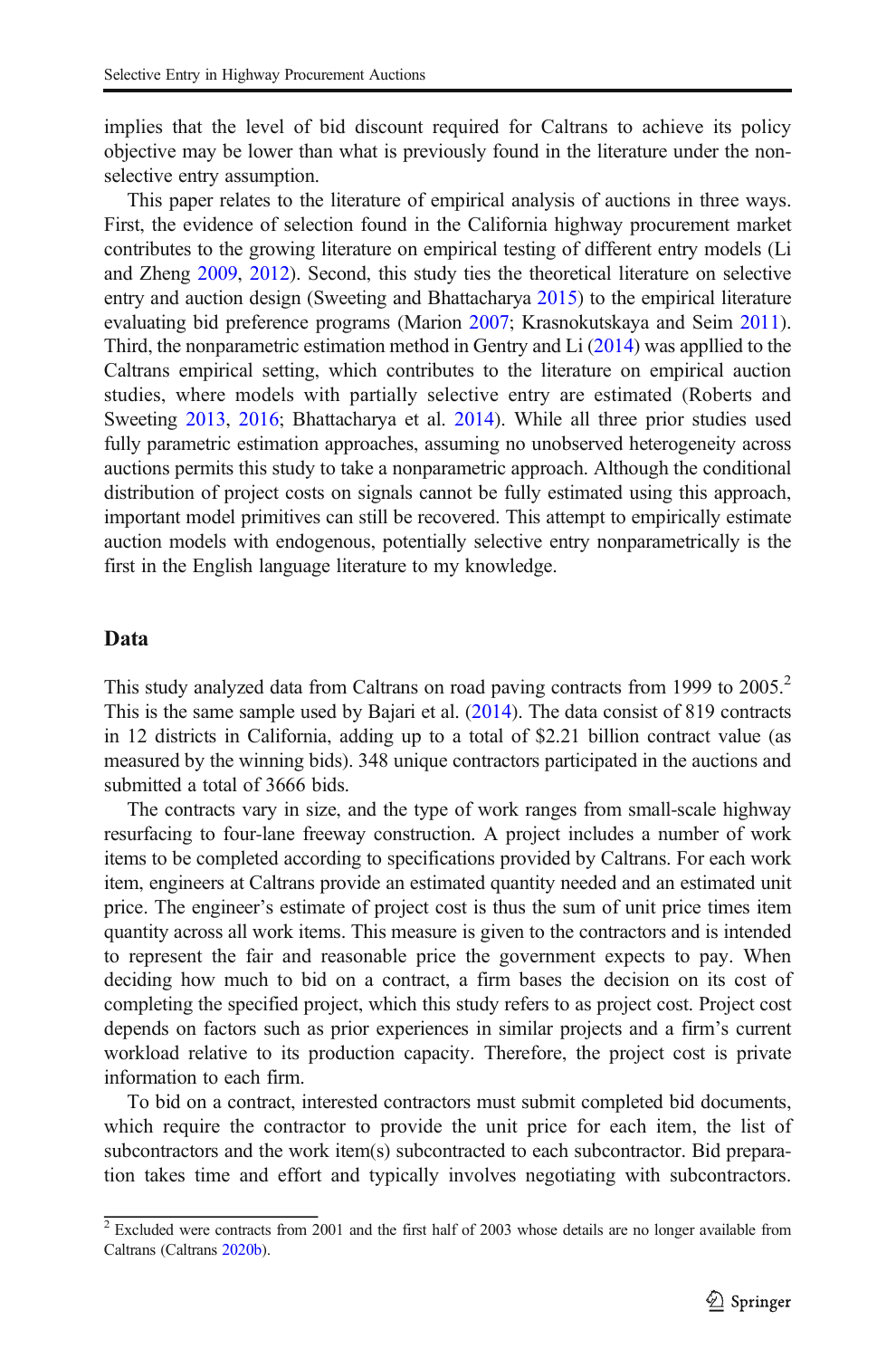Therefore, bidding is costly and a contractor may not know the exact project cost before negotiations. In the model below, such bid preparation costs are treated as entry costs. The AS model was used to model the firms' imperfect knowledge about the project cost prior to entry and bidding.

Asymmetry among bidders is a salient feature of the Caltrans procurement market. In this sample, the top 20 firms (as ranked by market share) captured 73.4% of the market share (i.e. share of total contract dollars awarded), whereas the remaining 328 firms each had less than 1% market share. Following Bajari et al. [\(2014\)](#page-14-0), this study refers to the top 20 firms as non-fringe (or regular) bidders and the remaining firms as fringe bidders to account for asymmetry in size and experience. Of the 819 contracts, 47.4% were awarded to the fringe firms, although half of the fringe firms won only one contract in the sample. These fringe firms likely operate as subcontractors most of the time.

Since the firms' entry behavior plays a central role, it is important to correctly identify potential bidders for each auction in the sample.<sup>3</sup> Taking an approach similar to the one used by Roberts and Sweeting [\(2013\)](#page-14-0), an auction's potential bidders were defined as the bidders plus the firms satisfying the following conditions: 1) in the prior 90 days, submitted bids on contracts of similar size in the same district, and 2) whose distance to the project site in the contract mentioned in 1) was within 110 miles.<sup>4</sup>

Summary statistics are shown in Table [1.](#page-4-0) The median number of potential bidders was nine, with three non-fringe potential bidders and six fringe potential bidders, and the median number of fringe and non-fringe bidders were both two. Among potential bidders, on average 45% of fringe firms and 64% non-fringe firms entered (calculated using number of bidders/number of potential bidders for each type of firms). Although fringe firms and non-fringe firms had similar normalized bids (bid/engineer's estimate and winning bid/engineer's estimate), the projects won by fringe firms tended to have smaller sizes (as measured by the engineer's estimate) than those won by non-fringe firms.

# Evidence of Selection

This section presents evidence favoring selective entry in the sample. The method used here is that of Roberts and Sweeting  $(2011)$  $(2011)$  $(2011)$ .

First, Athey et al. ([2011](#page-14-0)) showed that under non-selective entry, in a type-symmetric entry equilibrium, that the weak type enters with positive probability implies that the strong type enters with probability one. That the strong type enters with probability less than one implies the weak type enters with probability zero. Thus, if the entry process is non-selective, whenever some fringe firms enter, all non-fringe potential bidders should enter. However, for the 728 auctions that some fringe firms entered, in only 34.3% did all non-fringe potential bidders entered. Similarly, in the 520 auctions where not all non-fringe potential bidders enter, only 8.41% had zero fringe potential bidders enter.

<sup>&</sup>lt;sup>3</sup> Prior studies of Caltrans auctions typically used the number of project plan holders as a proxy for the number of potential bidders, but this measure is not available in the data used for this study.

<sup>&</sup>lt;sup>4</sup> The third quartile of the same measure among all observed bids in the sample is 110. Eighty-two contracts in the sample did not have any same-district contracts in the past 90 days, in which case, the four most recent of such contracts were used, where four is the median number of the same measure in the sample excluding those 82 contracts.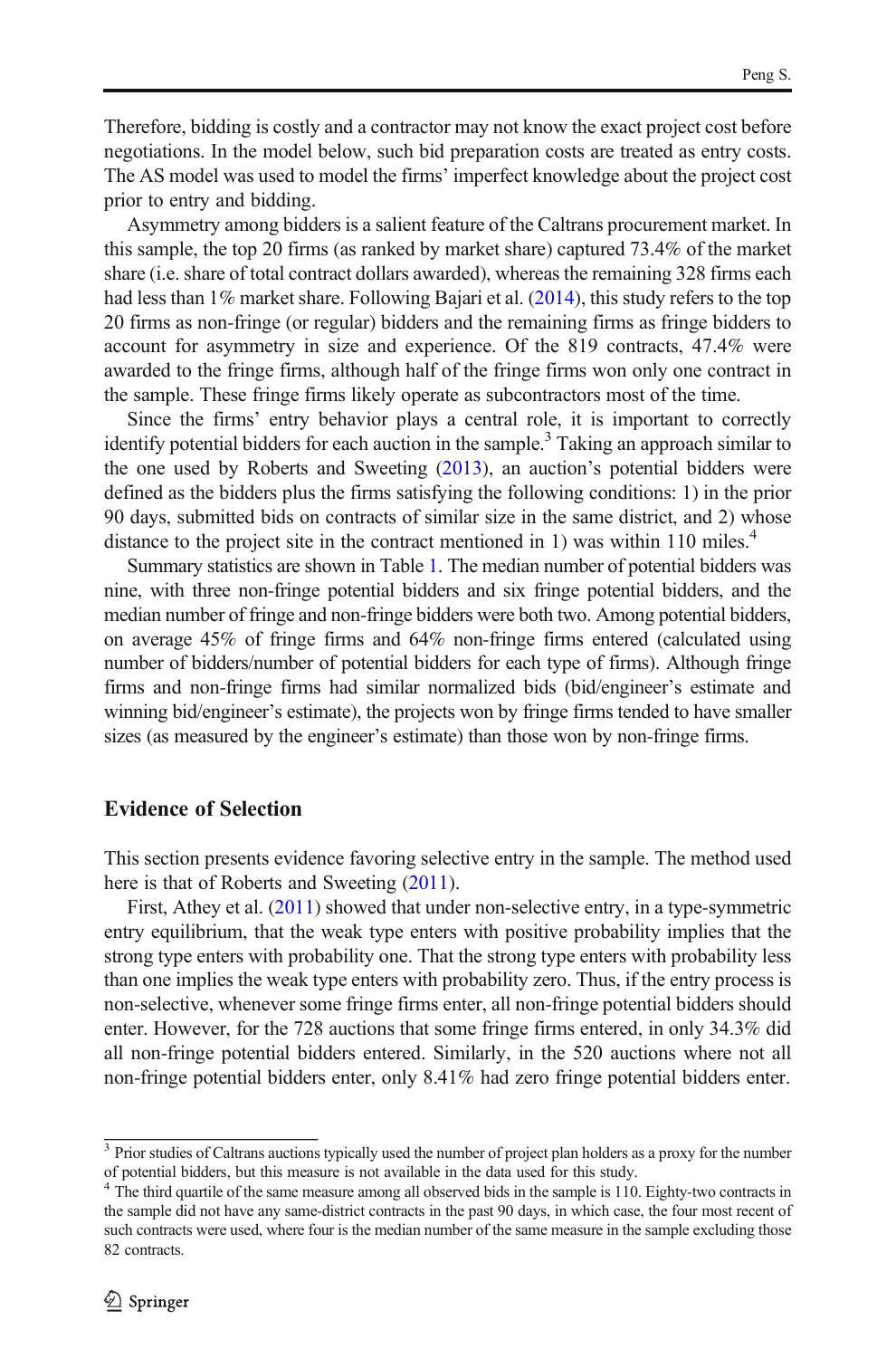| Variable                        | Mean  | <b>SD</b> | Median         | Min.           | Max.   | Observ. |
|---------------------------------|-------|-----------|----------------|----------------|--------|---------|
| Across contracts in the sample  |       |           |                |                |        |         |
| Engineer's estimate (\$million) | 2.89  | 7.26      | 0.95           | 0.09           | 105.61 | 819     |
| when fringe wins                | 1.64  | 2.35      | 0.71           | 0.09           | 19.96  | 388     |
| when non-fringe wins            | 4.01  | 9.62      | 1.33           | 0.09           | 105.61 | 431     |
| Winning bid/engineer's estimate | 0.95  | 0.20      | 0.93           | 0.38           | 2.19   | 819     |
| Fringe                          | 0.95  | 0.22      | 0.92           | 0.38           | 2.19   | 388     |
| Non-fringe                      | 0.94  | 0.17      | 0.94           | 0.83           | 1.82   | 431     |
| Number of items                 | 32.78 | 30.98     | 21             | $\overline{4}$ | 326    | 819     |
| Number of bidders               | 4.48  | 2.16      | $\overline{4}$ | $\overline{2}$ | 19     | 819     |
| Fringe                          | 2.77  | 2.20      | $\overline{2}$ | $\Omega$       | 17     | 819     |
| Non-fringe                      | 1.70  | 1.02      | $\overline{2}$ | $\Omega$       | 5      | 819     |
| Number of potential bidders     | 9.94  | 5.50      | 9              | $\overline{2}$ | 34     | 819     |
| Fringe                          | 7.15  | 5.23      | 6              | $\Omega$       | 29     | 819     |
| Non-fringe                      | 2.79  | 1.30      | 3              | $\mathbf{0}$   | 7      | 819     |
| Across bids in the sample       |       |           |                |                |        |         |
| Bid/engineer's estimate         | 1.05  | 0.26      | 1.02           | 0.38           | 7.86   | 3666    |
| Fringe                          | 1.06  | 0.28      | 1.03           | 0.38           | 7.86   | 2272    |
| Non-fringe                      | 1.03  | 0.22      | 1.00           | 0.49           | 2.73   | 1393    |

<span id="page-4-0"></span>Table 1 Summary statistics of project characteristics and bids

Source: Own calculations using 1999–2005 data from Bajari et al. [\(2014\)](#page-14-0)

Second, non-selective entry implies that the entrants are a random sample of the potential bidders. This can be tested by estimating a Heckman selection model (Heckman [1976](#page-14-0)). The regression equation regresses observed bids on project characteristics. The selection equation involves the number of potential bidders. The exclusion restriction is that the number of potential bidders affects entry behavior (since a larger number of potential bidders means more competition for the firms) without affecting bids directly. If the entry process is selective, a higher probability of entry will correspond to a lower project cost and thus a lower bid, implying a negative correlation between the error terms of the two equations. Table [2](#page-5-0) compares the ordinary least squares (OLS) results to the Heckman results. Although the estimated inverse Mills ratio  $\lambda$  appeared to be negative (consistent with the negative correlation hypothesis), it was not statistically significant. However, the coefficient for the fringe indicator was much higher in the estimated Heckman model, suggesting that the OLS model not accounting for selection might have underestimated the difference in bids between fringe and non-fringe firms. Note that in both columns of Table [2](#page-5-0), the coefficient for the log of the engineer's estimate was significant and close to 1, implying that the bids submitted were centered around the engineer's estimate of a project. This provides some support for using the engineer's estimate to control for project heterogeneity and assuming no unobserved heterogeneity in the estimation approach herein.

These two findings indicated that the entry process is likely to be selective in the sample. To further investigate, a structural model allowing selection was developed and estimated.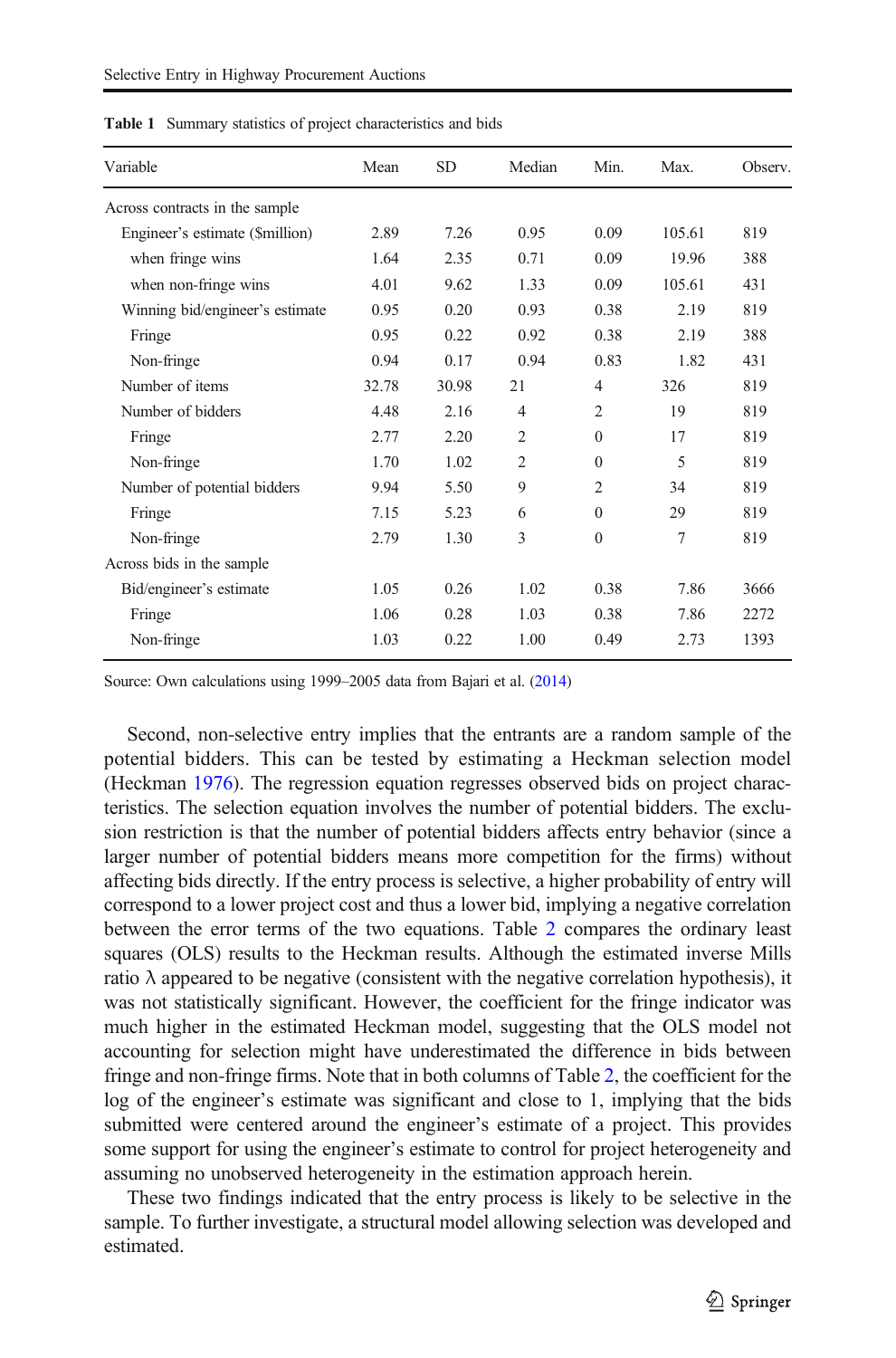|                              | <b>OLS</b>  | Heckman     |
|------------------------------|-------------|-------------|
| Constant                     | $0.733***$  | $0.728***$  |
|                              | (0.119)     | (0.118)     |
| Fringe                       | $0.038***$  | $0.045***$  |
|                              | (0.006)     | (0.010)     |
| In (engineer's estimate)     | $0.947***$  | $0.948***$  |
|                              | (0.008)     | (0.008)     |
| Working days                 | $0.0001**$  | $0.0001**$  |
|                              | (0.00006)   | (0.00006)   |
| Number of fringe bidders     | $-0.016***$ | $-0.015***$ |
|                              | (0.003)     | (0.003)     |
| Number of non-fringe bidders | $-0.014*$   | $-0.012$    |
|                              | (0.008)     | (0.008)     |
| Number of items              | $0.001***$  | $0.0009***$ |
|                              | (0.0003)    | (0.0003)    |
| $\lambda$                    |             | $-0.024$    |
|                              |             | (0.028)     |

<span id="page-5-0"></span>Table 2 Regression results with and without accounting for selection

<sup>a</sup> Standard errors adjusted for clustering provided in parentheses. Dependent variables of the two columns are both log of bids. Heckman model results were estimated with the full maximum likelihood method. The selection equation included variables from the regression equation plus the number of potential bidders of each type, which were incorporated as a flexible polynomial (up to degree four). Both columns included controls for year, month, and district.  $\lambda$  is the estimated inverse Mills ratio. The  $R^2$  for OLS is 0.972. Statistical significance:  $1\%$  (\*\*\*),  $5\%$  (\*\*),  $10\%$  (\*). Source: Own calculations using 1999–2005 data from Bajari et al. ([2014\)](#page-14-0)

# Model

Consider a standard first-price sealed-bid auction (with no reserve price or bid subsidy) held by a procurement buyer to allocate a project among  $N$  potential suppliers of two types, fringe firms and non-fringe firms (type  $\tau \in \{f, n\}$ ).  $N_f$ ,  $N_n$  are common knowledge. Following Krasnokutskaya and Seim [\(2011\)](#page-14-0), this study assumed the project costs of the firms are independent private values (IPV) drawn from type-specific distributions  $F_f$ ,  $F_n$ . Although the project costs of each firm are private information, the two distributions are common knowledge. An interested contractor must pay an entry cost  $K_{\tau}$  (e.g., opportunity cost and bid preparation cost) before participating in the auction. This entry cost was modelled as an auction-specific cost dependent on the firm's type, similar to the one in Roberts and Sweeting ([2013](#page-14-0)).

The presence of entry cost divides the auction game into two stages: first entry, then bidding. In Stage 1, each potential bidder, i, observes a private signal,  $s_i$ , of its (not yet known) project cost,  $c_i$ , and all potential bidders choose whether to enter the auction simultaneously. In Stage 2, the *n* entrants from Stage 1 learn their exact project costs and submit bids. The lowest bidder is awarded the contract at the price of its bid. Following Krasnokutskaya and Seim [\(2011\)](#page-14-0), this study assumed the bidders observe the number of entrants  $n_f$ ,  $n_n$  when they entered Stage 2.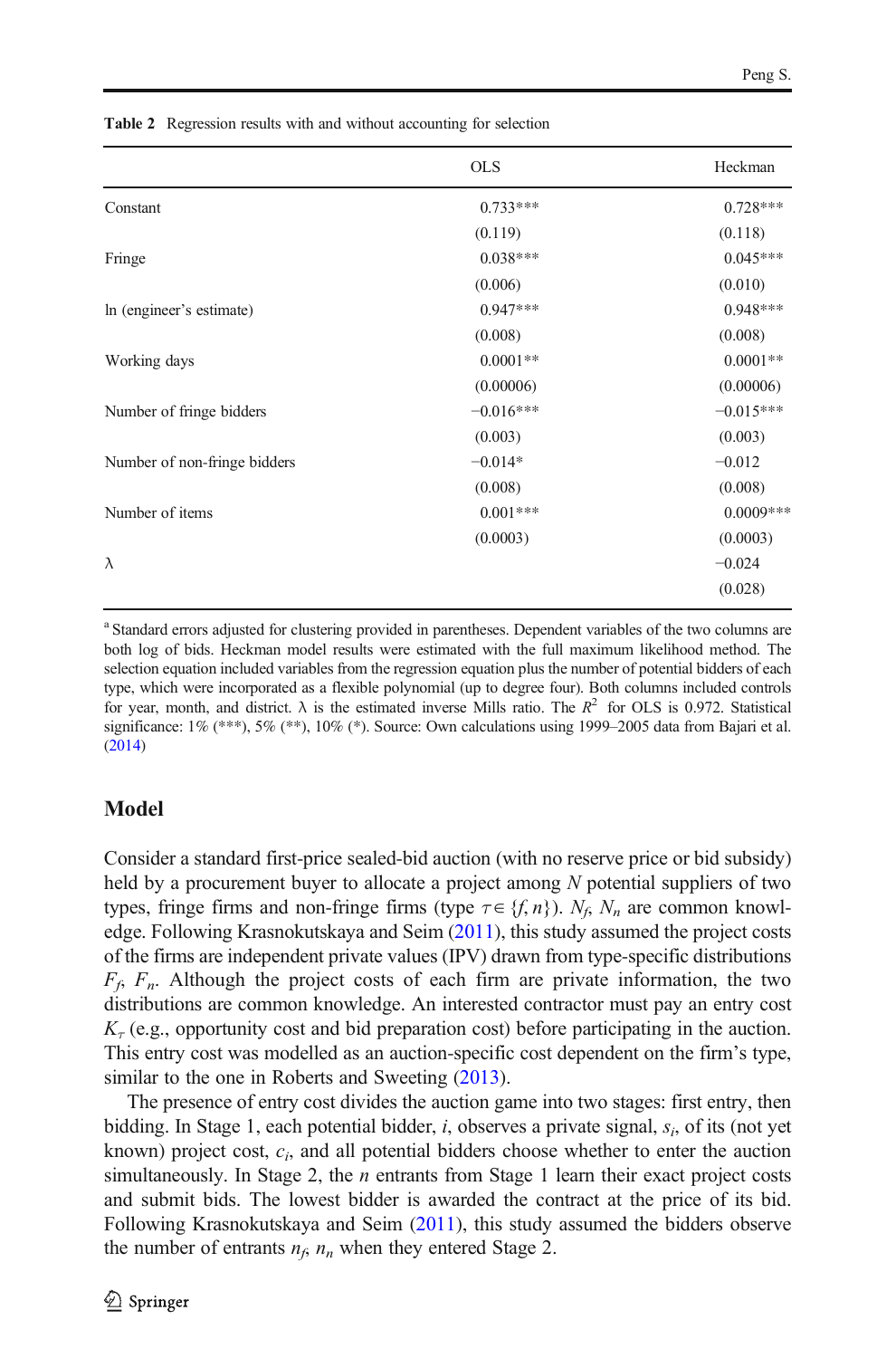<span id="page-6-0"></span> $F<sub>τ</sub>(c, s)$  denotes the type-specific joint cumulative distribution function of  $C<sub>i</sub>$  and  $S<sub>i</sub>$ . Let the support of  $C_{\tau}$  be  $[c_l^{\tau}, c_u^{\tau}]$ . The AS model only assumes that a higher signal implies a potentially higher cost: for each firm i,  $s' \geq s$  implies  $F_\tau(c|s') \leq F_\tau(c|s)$ . Following Gentry and Li ([2014](#page-14-0)), the signals of both types were normalized to have a uniform marginal distribution such that  $S_i \sim U[0, 1]$ . This normalization was used because the distributions of the signals are not of direct interest and cannot be inferred from the observed entry decisions and bids. Since  $F<sub>τ</sub>(c|s)$  is type-dependent and  $F<sub>τ</sub>(c,$  $s$ ) =  $F<sub>τ</sub>(c|s)F(s)$ , the variable of interest  $F<sub>τ</sub>(c, s)$  is still type-dependent. Because the observed variation in  $F_\tau(c,s)$  in the data is fully captured by  $F_\tau(c|s)$ , this normalization can be done without loss of generality.

In the model, the equilibrium strategy consists of an entry strategy used by firms to decide whether to enter in Stage 1 and a bidding strategy used to decide how much to bid in Stage 2. This study focuses on the following type-symmetric monotone pure strategy Bayesian Nash equilibrium.

#### Stage 1 Equilibrium Entry Strategy

The entry strategy in Stage 1 was characterized by a type-specific entry threshold  $\overline{s}_{\tau} \in [0, 1]$ : potential bidder *i* of type  $\tau$  chooses to enter if and only if  $s_i \leq \overline{s}_{\tau}$ . The (selected) distribution of project costs among entrants at threshold  $\bar{s}_{\tau}$  is the following truncated distribution:

$$
F_{\tau}^*\left(c;\overline{s}_{\tau}\right) \equiv F_{C_{\tau},\overline{S}_{\tau}}\left(c|s \leq \overline{s}_{\tau}\right) = \frac{\Pr\left(C_{\tau} \leq c,S \leq \overline{s}_{\tau}\right)}{\Pr\left(S \leq \overline{s}_{\tau}\right)} = \frac{1}{\overline{s}_{\tau}}\int_{0}^{\overline{s}_{\tau}}F_{\tau}(c|t)dt\tag{1}
$$

where the last equality follows from  $S_i \sim U[0, 1]$ .

Suppose bidder *i*, if entering, has Stage 2 expected profit  $\Pi_{\tau}^{I\!I}(c_i; n_f, n_n)$  (elaborated in the next subsection). In Stage 1, let  $\pi_\tau^I$  be the expectation of  $\Pi_\tau^I$  over all possible  $(n_f, n_n)$ (since  $i$  gets zero profit if it does not enter, only the cases where  $i$  enters are considered):

$$
\pi_{\tau}^{I}\Big(c_{i};\overline{s}_{f},\overline{s}_{n},N_{f},N_{n}\Big) = \sum_{\substack{1 \leq n_{\tau} \leq N_{\tau},\\0 \leq n_{\tau} \leq N_{\tau}}} \Pi_{\tau}^{I\!I}\Big(c_{i};n_{f},n_{n}\Big) \cdot \Pr\Big(n_{\tau},n_{-\tau}|\overline{s}_{\tau},\overline{s}_{-\tau},N_{\tau},N_{-\tau},i\text{ enters}\Big),\quad(2)
$$

where  $-\tau$  refers to the type of firm other than bidder *i*'s type. Since  $n_{\tau} \sim Binomial(N_{\tau}, \overline{s}_{\tau})$ ,  $Pr(n_{\tau}, n_{\tau}|\overline{s}_{\tau}, \overline{s}_{\tau}, N_{\tau}, N_{\tau}, i$  enters) in the last equation can be rewritten as

$$
\Pr(n_{\tau}, n_{-\tau}|\cdot) = {N_{\tau}-1 \choose n_{\tau}-1} \overline{s}_{\tau}^{n_{\tau}-1} \left(1-\overline{s}_{\tau}\right)^{N_{\tau}-n_{\tau}} {N_{-\tau} \choose n_{-\tau}} \overline{s}_{-\tau}^{n_{-\tau}} \left(1-\overline{s}_{-\tau}\right)^{N_{-\tau}-n_{-\tau}}.\tag{3}
$$

Now, consider a type- $\tau$  bidder *i*'s entry decision in Stage 1. Given its signal  $s_i$ , *i*'s expected profit from entry is

$$
\Pi_{\tau}^{I}\left(s_{i};\overline{s}_{f},\overline{s}_{n},N_{f},N_{n}\right) \equiv E_{C_{\tau}}\left[\pi_{\tau}^{I}\left(c_{i};\overline{s}_{f},\overline{s}_{n},N_{f},N_{n}\right)|s_{i}\right]
$$
\n
$$
= \int_{c_{i}^{\tau}}^{c_{u}^{\tau}} \pi_{\tau}^{I}\left(c_{i};\overline{s}_{f},\overline{s}_{n},N_{f},N_{n}\right) f_{\tau}(c_{i}|s_{i})dc_{i}.
$$
\n(4)

 $\mathcal{D}$  Springer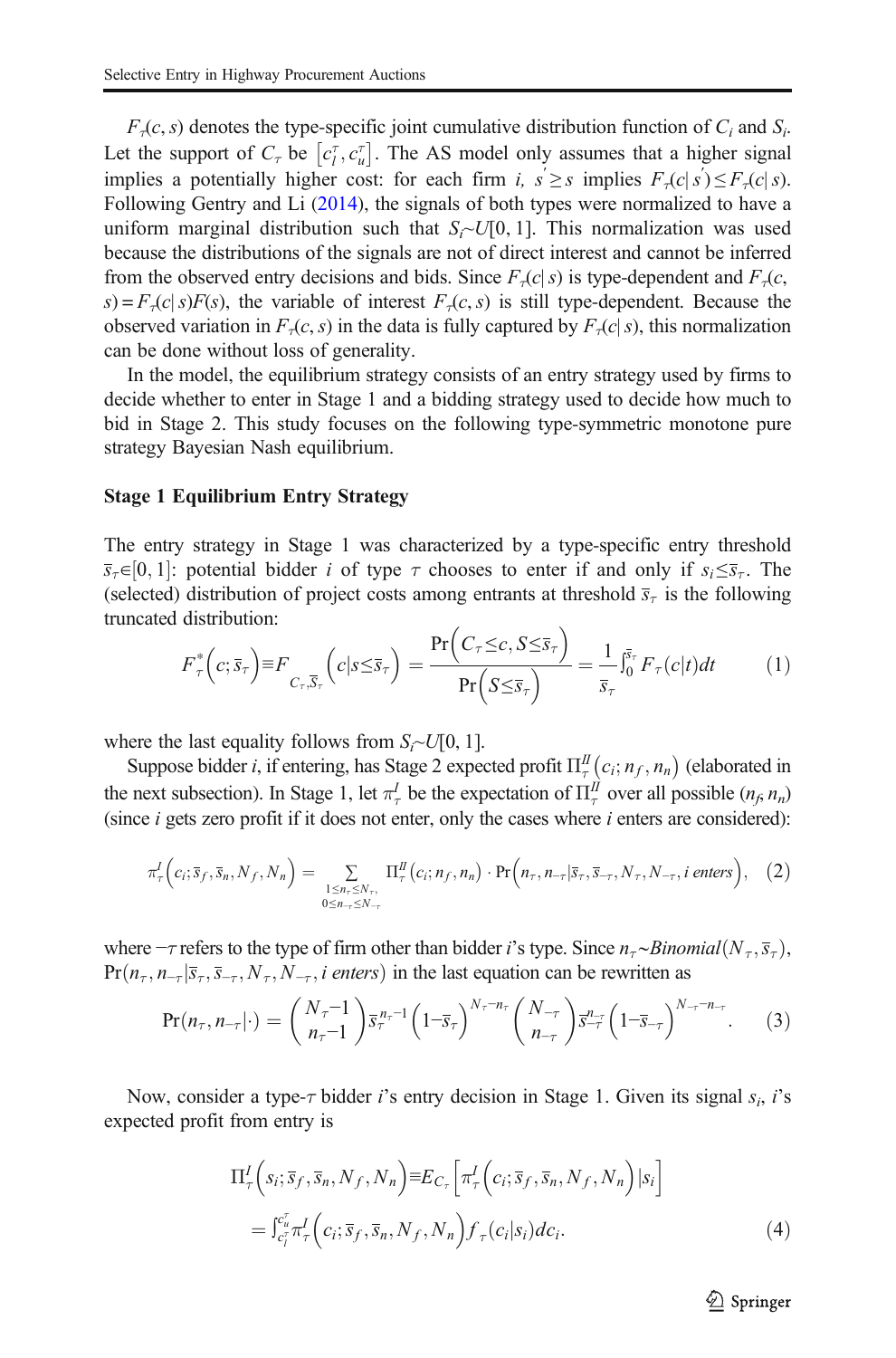<span id="page-7-0"></span>Bidder *i* enters the auction if and only if its expected profit is no smaller than the entry cost  $K<sub>T</sub>$ . The entry threshold is thus determined by the condition of zero net profit of entry. The equilibrium entry threshold  $s_f^*$ ,  $s_n^*$  are uniquely characterized by the system of equations

$$
\Pi_f^I \left( s_f^*; s_f^*, s_n^*, N_f, N_n \right) = K_f, \tag{5}
$$

and

$$
\Pi_n^I \left( s_n^*; s_j^*, s_n^*, N_f, N_n \right) = K_n. \tag{6}
$$

Note that if  $\Pi_{\tau}^{I}(1; 1, s_{-\tau}^{*}, N_{f}, N_{n}) > K_{\tau}$ , then  $s_{\tau}^{*} = 1$ . If  $\Pi_{\tau}^{I}(0; 0, s_{-\tau}^{*}, N_{f}, N_{n}) < K_{\tau}$ , then  $s^*_{\tau} = 0$ .

#### Stage 2 Equilibrium Bidding Strategy

In Stage 2, given  $c_i$ ,  $n_f$ ,  $n_g$ , type- $\tau$  entrant *i* submits bid  $b_i$  to maximize expected profit. The type-symmetric equilibrium strategies for first-price low-bid auctions below are well known in the literature, but under the AS model, the distribution of project costs among entrants is now the truncated distribution in Eq. [1.](#page-6-0)

Letting  $y<sub>\tau</sub>(b)$  be the inverse bid function, under the IPV assumption, *i*'s expected profit is

$$
\Pi_{\tau}^{II}(c_i; n_f, n_n) = (b_i - c_i) \left( 1 - F_{\tau}^* \left( y_{\tau}(b_i); \overline{s}_{\tau} \right) \right)^{n_{\tau}-1} \left( 1 - F_{-\tau}^* \left( y_{-\tau}(b_i); \overline{s}_{-\tau} \right) \right)^{n_{\tau}}. (7)
$$

The first-order condition (FOC) with respect to the bid is thus

$$
b = c + \left( (n_{\tau} - 1) \frac{f_{\tau}^{*} \left( y_{\tau}(b); \overline{s}_{\tau} \right) y_{\tau}'(b)}{1 - F_{\tau}^{*} \left( y_{\tau}(b); \overline{s}_{\tau} \right)} + n_{-\tau} \frac{f_{-\tau}^{*} \left( y_{-\tau}(b); \overline{s}_{-\tau} \right) y_{-\tau}'(b)}{1 - F_{-\tau}^{*} \left( y_{-\tau}(b); \overline{s}_{-\tau} \right)} \right)^{-1} . \tag{8}
$$

Intuitively, a firm's bid is equal to its project cost plus some markup. The boundary conditions of these two differential equations (since  $\tau \in \{f, n\}$ ) can be shown as follows. Let  $B_\tau(c)$  be the bid function. If  $B_f\left(c_l^f\right) \neq B_n(c_l^n)$  i.e.  $B_\tau(c_l^\tau) < B_{-\tau}(c_l^{-\tau})$ , then a type  $\tau$ bidder drawing project cost  $c_l^{\dagger}$  and competing with only type  $-\tau$  firms can still win by bidding slightly higher than  $B_{\tau}(c_i^{\tau})$  and thus earn a slightly higher profit. Similarly, if  $B_{\tau}(c_{u}^{\tau}) < B_{-\tau}(c_{u}^{-\tau})$ , then a type  $\tau$  bidder with  $c_{u}^{\tau}$  and facing only one type  $-\tau$  bidder with  $c_u^{-\tau}$  can bid slightly higher than  $B_\tau(c_u^{\tau})$  to still win the auction and earn a higher profit. Therefore, the FOC uniquely characterizes the equilibrium bidding strategies  $B<sub>\tau</sub>(c)$  with the following boundary conditions:

$$
B_f\left(c_l^f\right) = B_n\left(c_l^n\right) = b > \max\left\{c_l^f, c_l^n\right\},\tag{9}
$$

 $\textcircled{2}$  Springer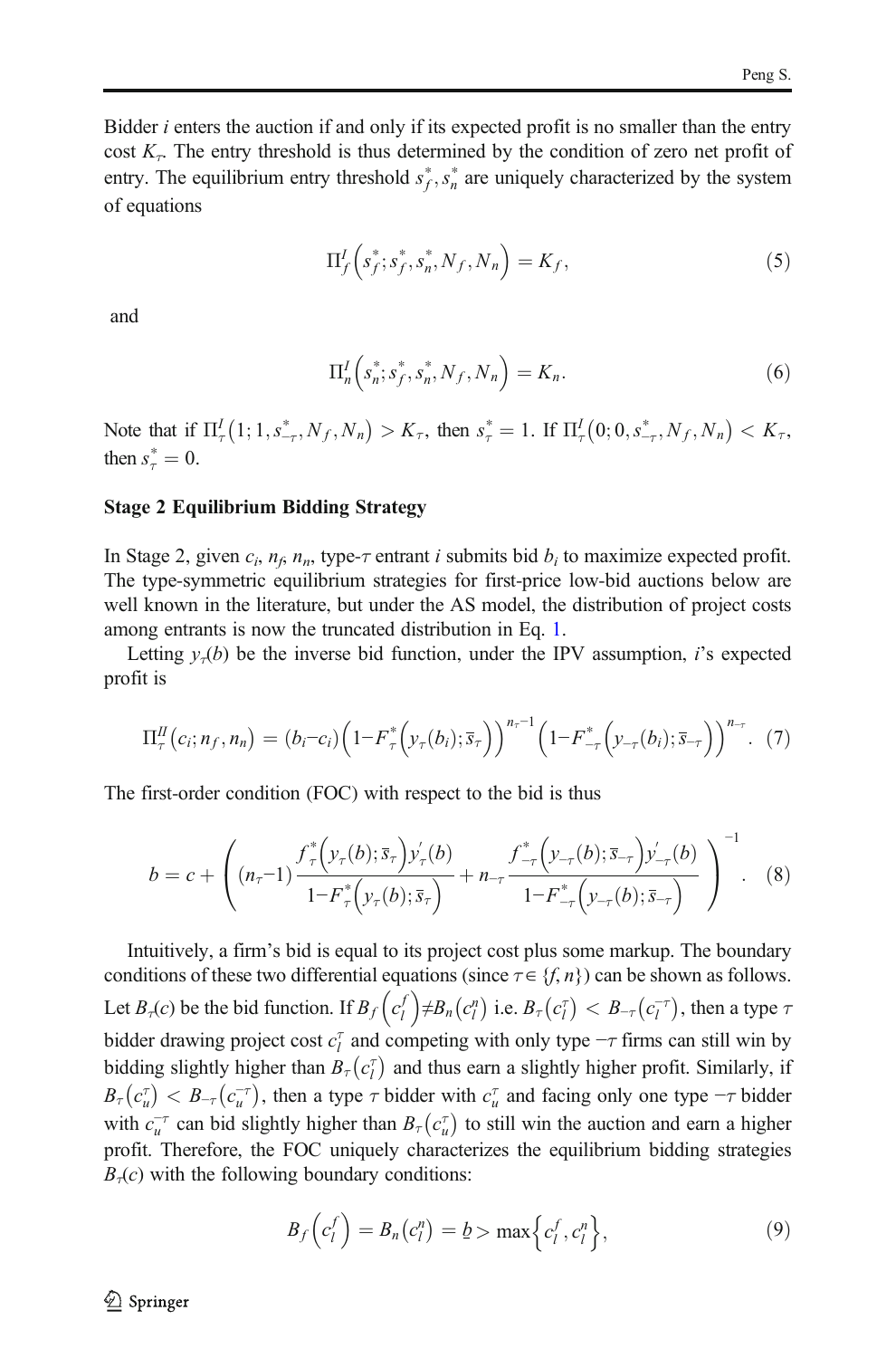and

$$
B_f(c_u^f) = B_n(c_u^n) = \bar{b} > \max\{c_u^f, c_u^n\},\tag{10}
$$

where  $b, \bar{b}$  are the minimal and maximal submitted bid, respectively.

In the empirical analysis, this study assumed that the firms play the equilibrium entry and bidding strategies described in this section. A potential bidder enters if and only if its signal is lower than the entry threshold. An intuitive interpretation is that a potential bidder chooses to participate in the auction if according to a vague idea of project cost, its cost-efficient level reaches some threshold so that the firm expects to earn a net profit from entry. Entrants then bid according to the same type-symmetric monotone bid functions to maximize profits.

Note that the type-symmetric entry equilibrium described in this section exists but is not necessarily unique (Athey et al. [2011\)](#page-14-0). That is, there exists  $(\bar{s}_f, \bar{s}_n)$  that characterizes the equilibrium entry behavior, but there may be multiple qualifying  $(\bar{s}_f, \bar{s}_n)$ . This study assumed all firms enter according to the same  $(\bar{s}_f, \bar{s}_n)$ , which were recovered from the data.

## Estimation

This section shows how the project cost, entry threshold and entry cost were recovered from the data. Instead of imposing any assumption on the specific distribution of the project cost, this study combined the nonparametric methods in Guerre et al. [\(2000\)](#page-14-0) and Gentry and Li [\(2014\)](#page-14-0) to estimate the marginal distributions of the project costs. The nonparametric approach taken here is the main difference between the empirical analysis in this study and those in the existing literature of endogenous and (possibly) selective entry models.

There are two reasons why this study was able to explore this nonparametric method whereas prior literature did not. First, no unobserved heterogeneity across auctions was assumed in the sample. When there is unobserved heterogeneity, identification becomes difficult and a nonparametric method cannot be used (Roberts and Sweeting [2013\)](#page-14-0). Second, Gentry and Li [\(2014\)](#page-14-0) showed that in order to identify  $F(c|s)$  at every s, the econometrician ideally should observe a continuous auction-level instrument which shifts entry behavior without affecting the underlying distributions. Such continuous entry behavior shifters are limited in practice. The auction-level instrument in the data used in this study was the number of potential bidders of each type, which is a discrete variable. Therefore,  $F(c|s)$  cannot be fully identified at every s. However, the marginal distribution  $F_C(c)$  can be recovered by combining observations from various levels of s if there is complete variation of  $s$  in the data, which was the case for this sample.

# **Identification of**  $F^*_{\tau}(c; \overline{s}_{\tau})$

Assuming all firms bid according to the equilibrium bidding strategy given in the model section, a firm's project cost satisfies Eq. ([8](#page-7-0)). The number of bidders of each type are known and bids are observed. Since the firms' project cost distribution depends on the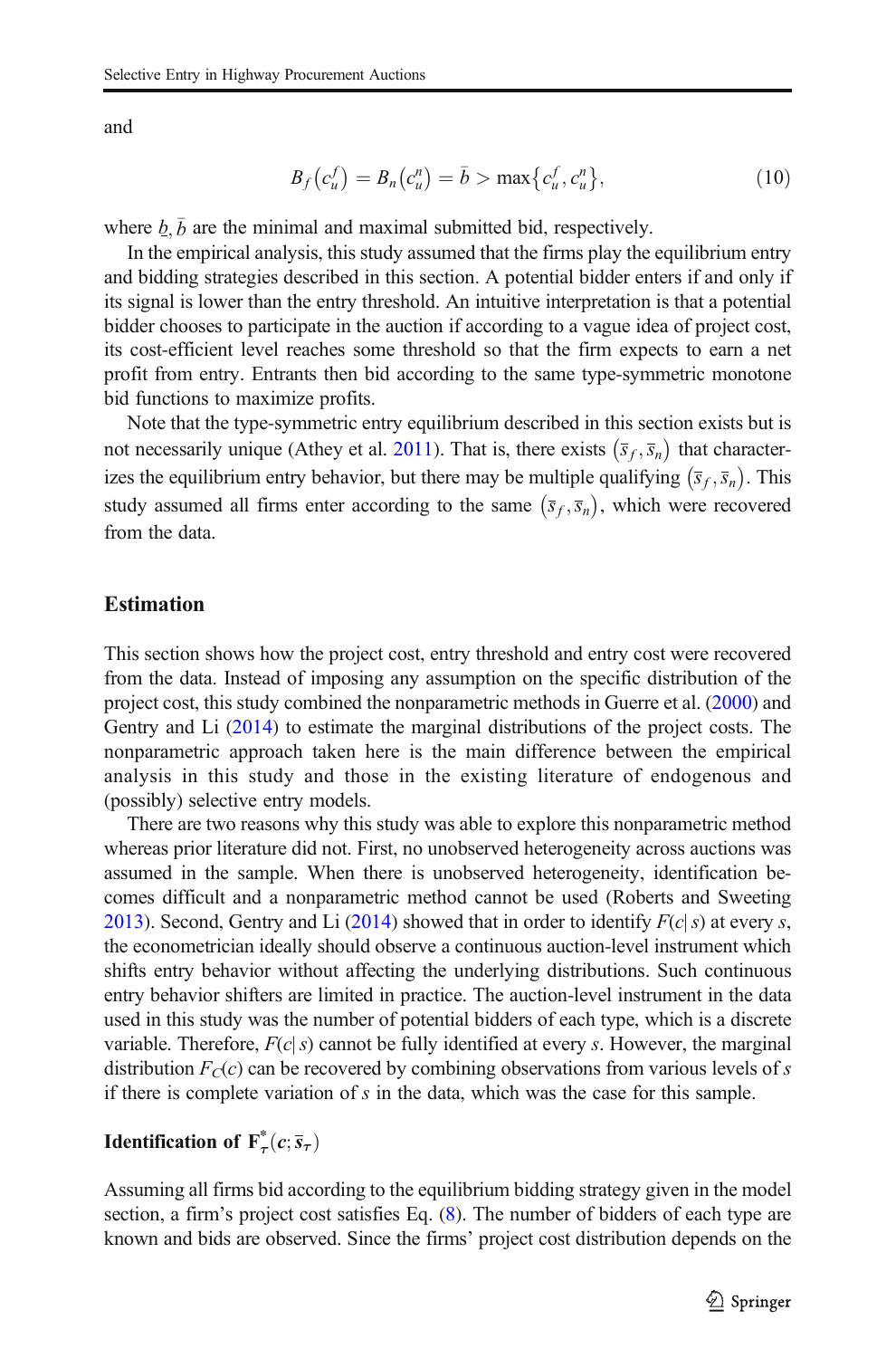<span id="page-9-0"></span>characteristics of the project and varies by auction,  $F^*(c; \overline{s}_\tau)$  is auction-specific. Given an auction k, let  $G_{\tau k}(b)$  be the (cumulative) probability distribution of bids among type  $\tau$ bidders and let  $g_{\tau, k}(b)$  be the corresponding probability density function. It is well known in the literature that a bidder's project cost can be estimated using

$$
b = c + \left( (n_{\tau} - 1) \frac{g_{\tau,k}(b)}{1 - G_{\tau,k}(b)} + n_{-\tau} \frac{g_{-\tau,k}(b)}{1 - G_{-\tau,k}(b)} \right)^{-1}, \tag{11}
$$

where  $G_{\tau, k}(b)$  and  $g_{\tau, k}(b)$  can be estimated from the bids data. The distribution of the recovered c is the truncated distribution  $F^*_{\tau,k}(c;\overline{s}_{\tau})$ . Thus,  $F^*_{\tau,k}(c;\overline{s}_{\tau})$  is uniquely identifiable for an auction. However, the sample size of the bids data from a single auction is too small to generate a reasonable estimate, which leads to the next subsection.

### Project Heterogeneity

So far,  $G_{\tau,k}(b)$  and  $g_{\tau,k}(b)$  are auction-specific, but to obtain a large enough sample size for the estimation of the bids distribution, bids data from different auctions need to be pooled together. Following Marion ([2007](#page-14-0)), this study allowed the distribution  $F_{\tau,k}^{*}$  $(c; \bar{s}_\tau)$  to be dependent on project characteristics  $z_k$  such that  $F^*_{\tau,k}(c; \bar{s}_\tau) = F^*_{\tau}(c; \bar{s}_\tau | z_k)$ . Specifically, the engineer's estimate was the  $z_k$  used to control for project heterogeneity. Since this study assumed that there is no unobserved heterogeneity, the engineer's estimate fully captures the heterogeneity across contracts, and the firms draw project costs from the same distribution  $F^*_{\tau}(c; \bar{s}_{\tau}|z_k)$  for each auction. Note that  $\bar{s}_{\tau}$  is exogenous because it depends only on the number of potential bidders and the entry cost, both of which are exogenous. The variation of  $\bar{s}_{\tau}$  in the data results in different truncation levels in  $F^*(c; \overline{s}_\tau | z_k)$ . Using the formula of conditional probability, this study first estimated the joint distributions and densities of the bid and engineer's estimate and then estimated  $G_\tau(b|z) = \frac{G_\tau(b,z)}{F_z(z)}$  and  $g_\tau(b|z) = \frac{g_\tau(b,z)}{F_z(z)}$ . Project costs were then recovered by pooling bids data together:

$$
b = c + \left( (n_{\tau} - 1) \frac{g_{\tau}(b|z)}{1 - G_{\tau}(b|z)} + n_{-\tau} \frac{g_{-\tau}(b|z)}{1 - G_{-\tau}(b|z)} \right)^{-1}.
$$
 (12)

#### Estimation Method

Because an entrant's bid depends on the number of bidders of each type, bids data from auctions of different  $(n_f, n_n)$  come from different bid functions and  $G_{\tau}(b|z)$ ,  $g_{\tau}(b|z)$  need to be estimated separately for each  $(n_f, n_n)$  group of contracts. In the estimation, this study used auctions with  $n_f$  between one and four and  $n_n$  between one and three, which tend to have the largest sample sizes for bids. There were 496 such contracts in total.

Using the nonparametric method in Guerre et al. ([2000\)](#page-14-0) and following Marion ([2007\)](#page-14-0), this study estimated the distributions of bids and project costs using the standard kernel estimators. The results of this estimation method can be sensitive to the choice of bandwidth (Marion [2007\)](#page-14-0). Following Marion ([2007\)](#page-14-0), to estimate the distributions of the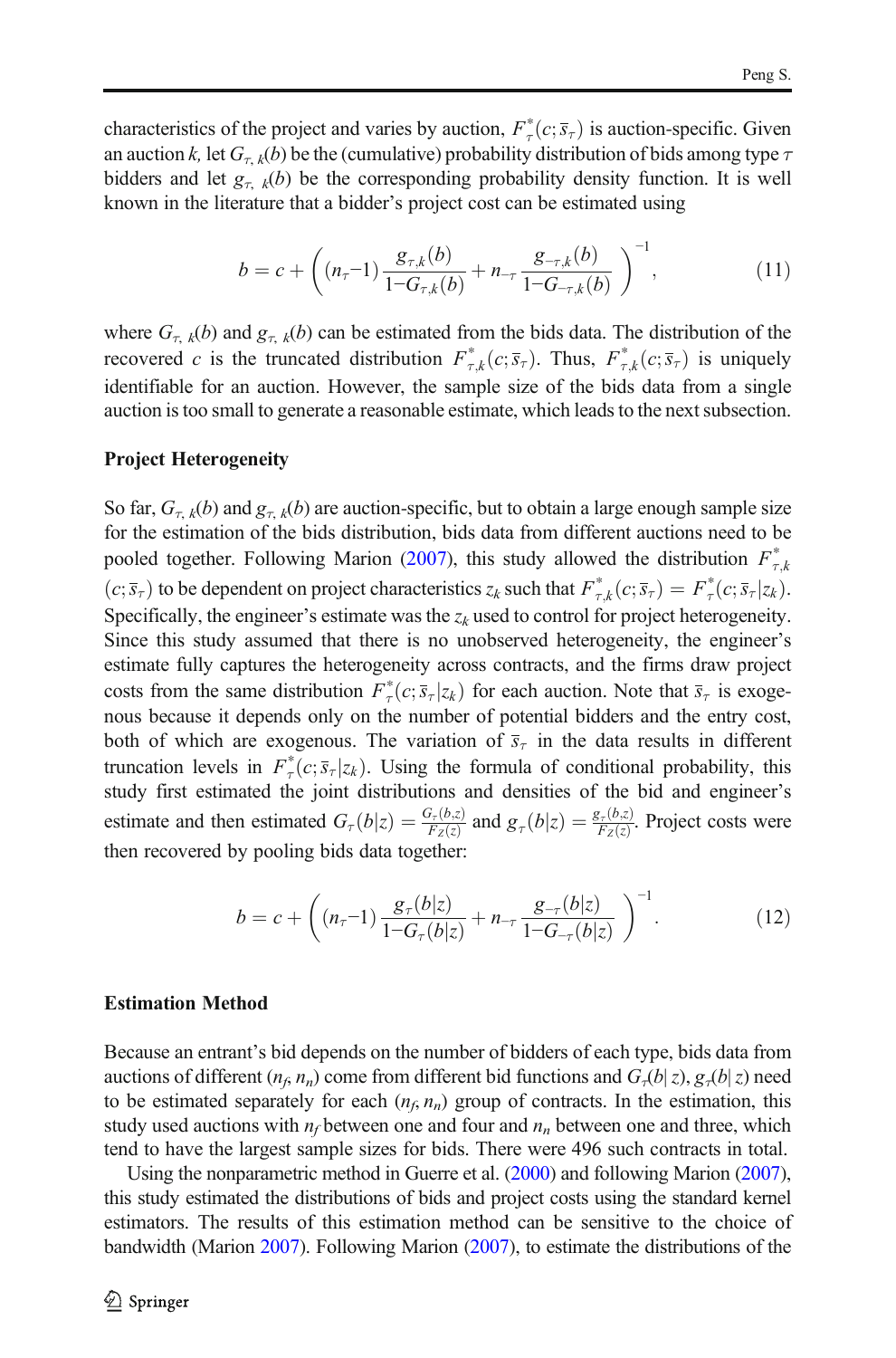recovered project costs, a log transformation was applied to mitigate the effects of skewness due to a few very high bids in the data. Rule of thumb was then used to select bandwidth. When estimating the conditional distributions and densities  $G_{\tau}(b|z)$ ,  $g_{\tau}(b|z)$ , the cross validation maximum likelihood method was used to select bandwidth.

The entry threshold was estimated using the probability of entry among potential bidders of each type, which, in the data, is the proportion of potential bidders who entered the auction. Since the private signal was assumed to be uniformly and independently distributed, the probability a firm enters is equal to the entry threshold. Among the 496 contracts analyzed, in 194 contracts all the non-fringe potential bidders entered, and in 79 contracts, all the fringe potential bidders entered. In other words, the estimated entry threshold in these auctions is one. This means that the truncated distribution in Eq. [1](#page-6-0) collapses to the full marginal distribution of project costs, since all potential bidders entered. This study exploited this feature of the sample and used these subsets of the sample to estimate the marginal distribution  $F_{C_{\tau}}(c)$ , an important model primitive of interest.

The selected distributions were then estimated using data from auctions with entry thresholds less than one. If the entry process was selective, the selected distribution was a truncated distribution of  $F_{C_{\tau}}(c)$ . Otherwise, a non-selective entry process implies that no matter what the entry threshold is, the distribution of the project costs among the entrants is the same as  $F_{C_{\tau}}(c)$ . Further, since a lower entry threshold results from lower expected profit and more competition, if the entry process is selective, the truncated distribution would be more skewed to the lower-cost end.

#### Entry Cost

The entry cost,  $K<sub>n</sub>$  was estimated as a percentage of the engineer's estimate by extending the entry cost estimation approach in Athey et al. [\(2011\)](#page-14-0). The estimation of entry cost is essential for counterfactual analysis. Given the exogenous variables  $(N_f,$  $N_n$ ) and the engineer's estimate (which reflects project characteristics of the contract),  $K_{\tau}$  can be estimated using Eqs. [5](#page-7-0) and [6.](#page-7-0)

Following Athey et al. ([2011\)](#page-14-0), a parametric model was specified for the entry threshold:

$$
\overline{s}_{\tau}(X,N) = \frac{\exp(\alpha X + \beta N)}{1 + \exp(\alpha X + \beta N)},
$$
\n(13)

where X is engineer's estimate, and N refers to  $(N_f, N_n)$ . Equation 13 can be rewritten as

$$
\ln\left(\frac{\overline{s}_{\tau}}{1-\overline{s}_{\tau}}\right) = \alpha X + \beta_1 N_n + \beta_2 N_f. \tag{14}
$$

Parameters in Eq. 14 were estimated from the data. The entry threshold was then determined using Eq. 13 given the exogenous variables.

 $K_{\tau}$  is essentially the expected profit of a potential bidder whose signal is equal to the entry threshold  $\bar{s}_\tau$ . Using Eq. [4,](#page-6-0) this expected profit was estimated through simulations. For each simulation, first,  $c_i$  was randomly drawn from the distribution  $f_\tau(c|\overline{s}_\tau)$ . Given each  $(n_f, n_n)$ ,  $c_i$  was then mapped to the respective  $\Pi_{\tau}^{\Pi}(c_i; n_f, n_n)$ . Finally, given  $(N_f, n_f)$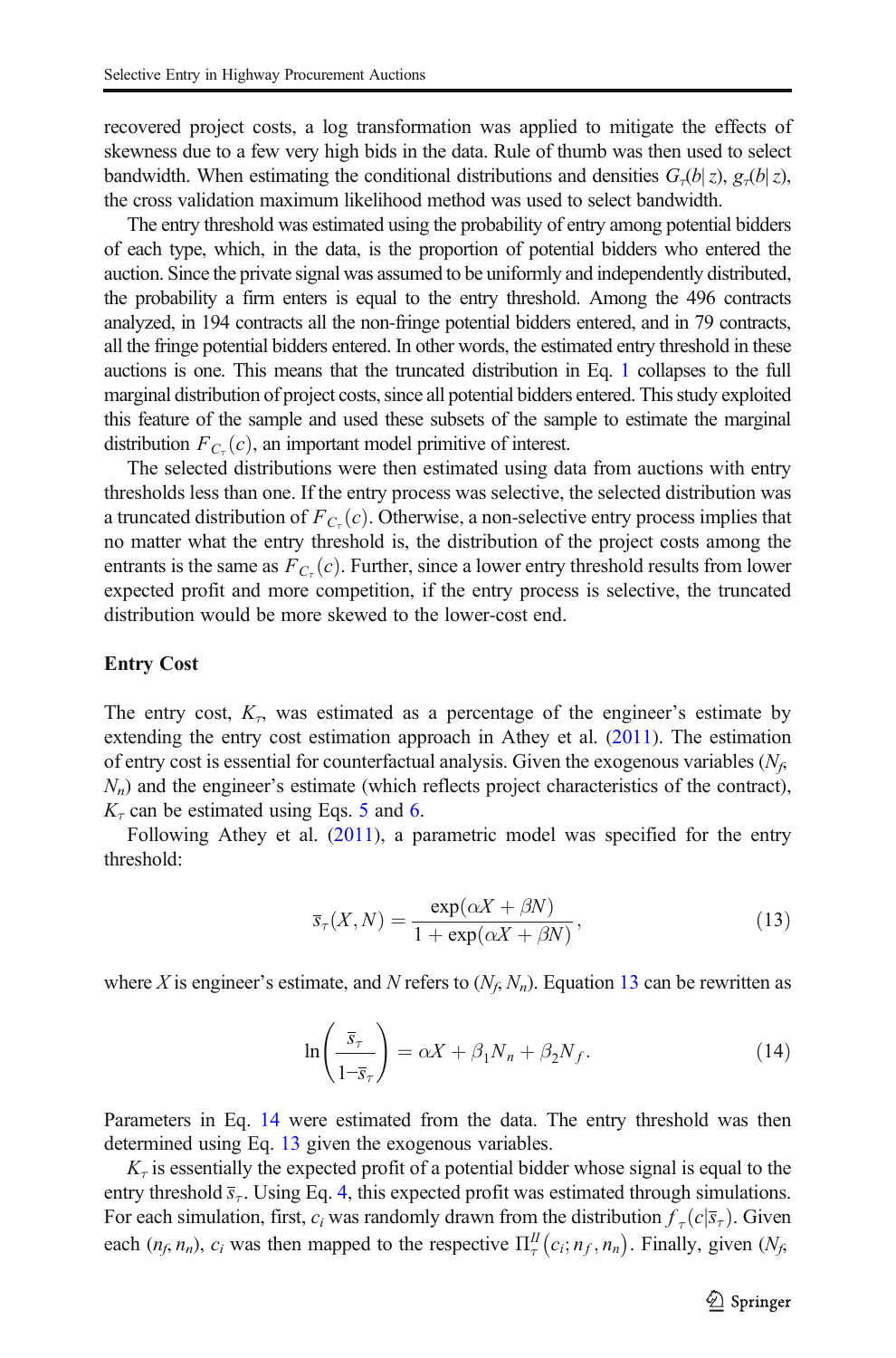$N_n$ ), the expected profit of a potential bidder with project cost  $c_i$  was calculated by taking the expectation of  $\Pi_{\tau}^{II}(c_i; n_f, n_n)$  across  $(n_f, n_n)$  using Eqs. [2](#page-6-0) and [3.](#page-6-0) This simulation was repeated 5000 times. The average of the 5000 simulation results was taken, which should yield a consistent estimator of  $K<sub>\tau</sub>$ .

Since  $f_{\tau}(c|\overline{s}_{\tau})$  cannot be identified nonparametrically, the approximation below was used:

$$
\widehat{f}_{\tau}\left(c|\overline{s}_{\tau}\right) = \int_{s_{l}}^{s_{u}} f_{\tau}(c|s)ds, \tag{15}
$$

where  $s_l$  and  $s_u$  are some lower and upper bound for  $\overline{s}_{\tau}$ . When  $s_l$  and  $s_u$  get arbitrarily close to each other, Eq. 15 collapses to the true distribution. In practice,  $s_h s_u$  were chosen to be as close to  $\bar{s}_{\tau}$  as the data allows to ensure a large enough sample size. Equation 15 was estimated by pooling recovered project costs from auctions whose entry thresholds are between  $s_l$  and  $s_u$ . The appropriateness of this approach depends on how much  $f<sub>r</sub>(c|s)$  for different s differs from one another.

To map  $c_i$  to  $\Pi_{\tau}^{II}(c_i; n_f, n_n)$  given each  $(n_f, n_n)$ , Eq. [7](#page-7-0) was rewritten:

$$
\Pi_{\tau}^{II}(c_i; n_f, n_n) = (b_i - c_i) \cdot (1 - G_{\tau}(b_i))^{n_{\tau}-1} \cdot (1 - G_{-\tau}(b_i))^{n_{\tau}}.
$$
 (16)

In other words, a type- $\tau$  bidder's Stage 2 expected profit is its markup times its probability of winning, which is the probability that all its rivals bid higher than its bid.  $G_{\tau}(b)$ ,  $G_{-\tau}(b)$  were estimated from the bids data, and  $b_i$  was inferred in the following way. Within the range of commonly observed bids (0.2 to 3 times the engineer's estimate), 50,000 "hypothetical bids" were uniformly allocated. Following the method in Athey et al. ([2011](#page-14-0)), Eq. [12](#page-9-0) was used to infer the project cost corresponding to each hypothetical bid. This approach created a table mapping bids to project costs. Any given  $c_i$  could then be mapped back to  $b_i$  by using the closest project cost (and the corresponding bid) in this table as a proxy. Since the 50,000 hypothetical bids were densely allocated, this approach should yield a very close approximation.

A limitation of this entry cost estimation is that  $K_f$ ,  $K_n$  were estimated using separate zero profit conditions as opposed to enforcing the other type's entry threshold  $K_{-r}$  in the estimation of  $K<sub>r</sub>$ , as Eqs. [5](#page-7-0) and [6](#page-7-0) require. Separate zero profit conditions were used because data that satisfied both  $\bar{s}_f$  and  $\bar{s}_n$  was too thin. The same approach can be applied if there is a large enough sample that satisfies both  $\bar{s}_f$ ,  $\bar{s}_n$ . For this reason, the estimated  $K_{\tau}$  should be interpreted as the expected profit of a type- $\tau$  threshold firm competing in an average environment as opposed to an environment where firms of the other type enter according to  $\overline{s}_{-r}$ . How different these two are, again, depends on how different the distribution  $F_{-\tau}(c|\overline{s}_{-\tau})$  is from  $F_{C_{-\tau}}(c)$ .

## **Results**

#### Comparing Density Estimates of the Full and Selected Distributions

Figures [1](#page-12-0) and [2](#page-12-0) compare the full marginal distribution of project costs (of all firms) with the selected distribution (of the entrants) for each type of firms. The results shown were estimated conditional on the median engineer's estimate. The selected distribution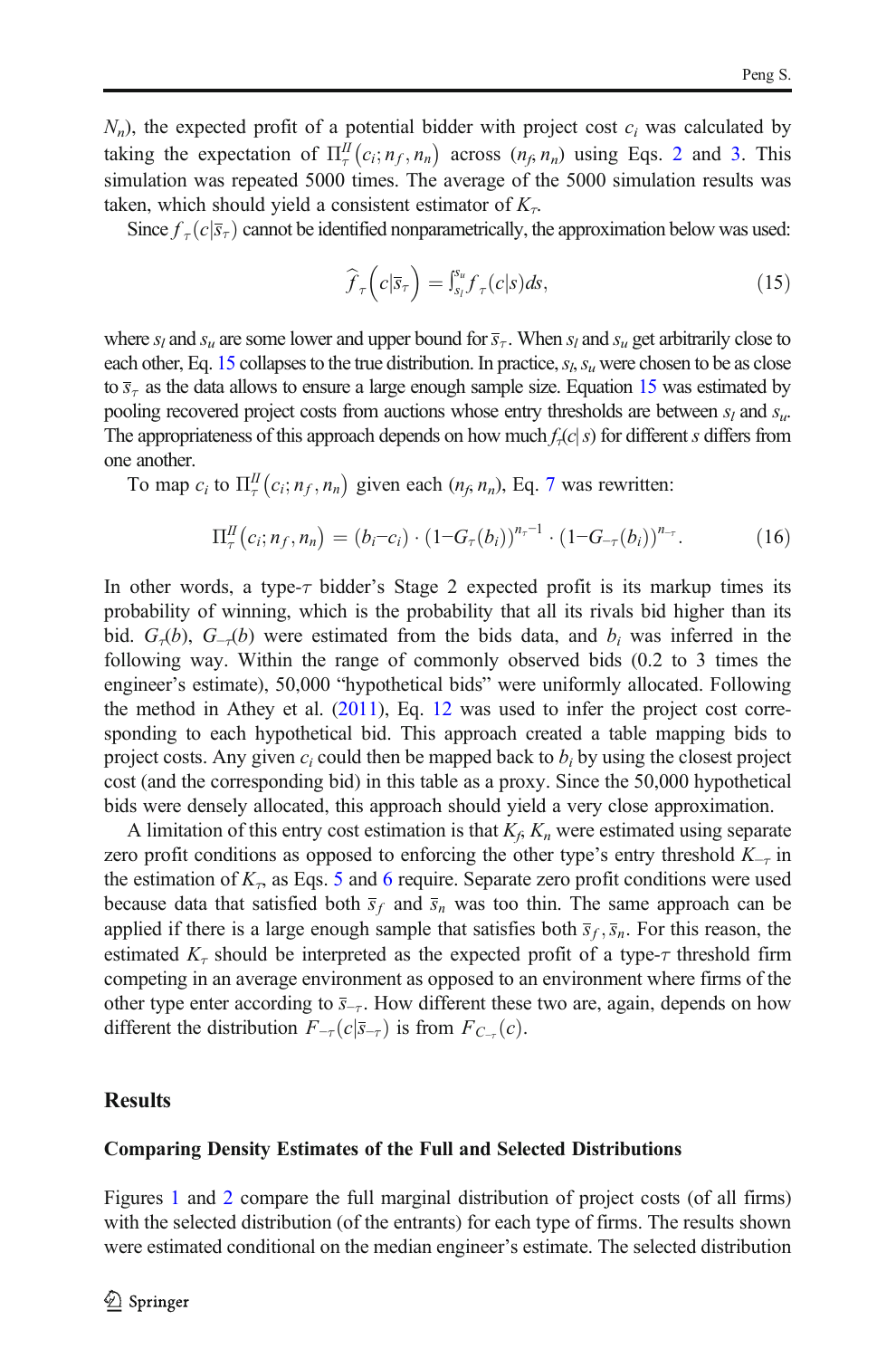<span id="page-12-0"></span>

Fig. 1 Fringe Firms' Project Cost Density Comparison. Source: Own calculations using 1999–2005 data from Bajari et al. [\(2014\)](#page-14-0)

was estimated from auctions with  $\bar{s}_f$  from 0.2 to 0.5 for fringe firms and  $\bar{s}_n$  less than 0.4 for non-fringe firms. Since auctions of different entry thresholds were combined in the estimation, the result should be interpreted not as one  $F^*_{\tau}(c; \bar{s}_\tau)$  but as various truncated distributions pooled together. In Fig. 1, compared to the full distribution, the selected distribution resembles a truncated distribution skewed to the left, which is consistent with the theoretical predication of selective entry. While Fig. 1 shows evidence favoring selective entry among the fringe firms, such evidence was not found for the non-fringe firms (Fig. 2).

### Entry Cost

 $K_{\tau}$  was estimated for a representative auction with engineer's estimate \$952,000 (the median in the sample), two non-fringe and four fringe potential bidders (the most



Fig. 2 Non-fringe Firms' Project Cost Density Comparison. Source: Own calculations using 1999–2005 data from Bajari et al. [\(2014\)](#page-14-0)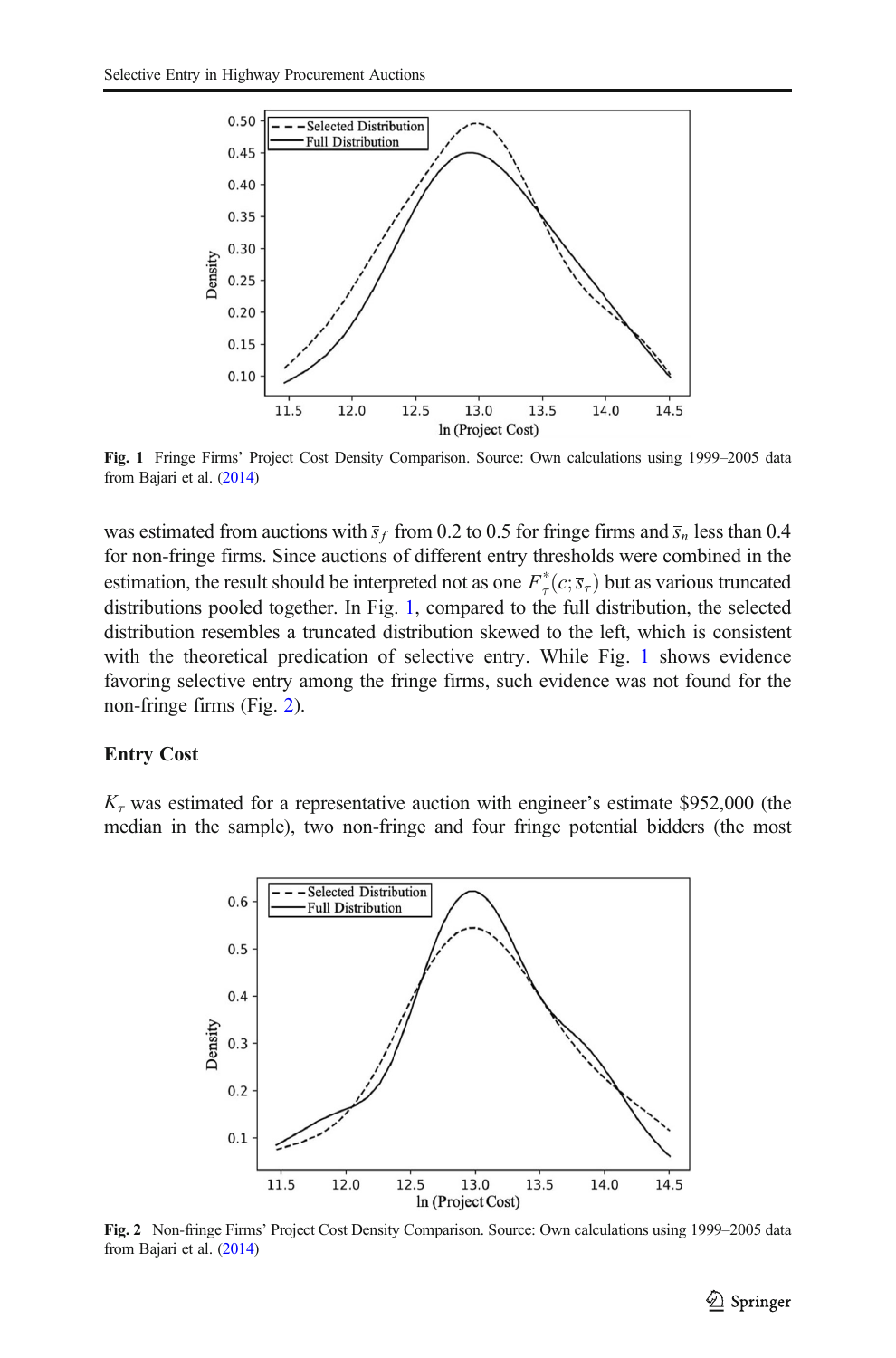common number for each type). Estimated entry thresholds were 0.562 and 0.857 for fringe and non-fringe type, respectively. The results showed that the entry cost is 1.66% of the engineer's estimate for the fringe type and 2.57% for the non-fringe type. Compared with the entry costs estimated by Krasnokutskaya and Seim [\(2011\)](#page-14-0) under non-selective entry, these results are slightly lower. This difference coincides with the findings in Li and Zheng ([2012](#page-14-0)): entry costs estimated under non-selective entry tend to be higher than those estimated under selective entry. Thus, if unreasonably high entry costs are estimated under a non-selective entry model, the researcher may want to check whether the non-selective entry assumption is appropriate.

## Conclusion

This study empirically investigated whether the entry process is selective in the Caltrans procurement auctions data. The results favor selective entry among the fringe firms. Given that prior literature showed a weaker player's probability of winning increases with the degree of selection (Sweeting and Bhattacharya [2015](#page-14-0)), this finding suggests that SB might have a higher likelihood of winning than what prior empirical studies reported using non-selective entry models. Thus, in order to achieve the policy objective of awarding 25% of total statefunded contract dollars to SB, Caltrans may only need a bid discount level lower than that derived from non-selective entry models in prior literature.

The full and selected project cost distributions were estimated using a nonparametric method under a model allowing endogenous and potentially selective entry. Entry costs were also estimated. The key limitation of the estimation method used in this paper was that the methodology did not account for heterogeneity in project characteristics other than the engineer's estimate. Project heterogeneity that is unaccounted for may lead to different underlying project cost distributions for different  $(n_f, n_n)$  bidding pools, which would make combining data from various bidding pools in estimation inappropriate. This methodology also did not provide an estimate of the domain of the bids and project costs.

This paper ties the existing theoretical literature on selective entry and auction design to empirical evaluations of bid preference programs. By comparing the full and selected project cost distributions to test whether the data support selective entry, this paper adds a new method to the existing literature on empirical testing of different entry models. Whereas empirical auction studies in the literature estimate models with partially selective entry, the estimation methodology used in this study provides a first example of empirically estimating such models nonparametrically.

Understanding how selective entry alters the empirical assessment of the effects of bid preference programs on procurement costs and contract allocation is an important direction for future research. With the estimated model parameters, it would be interesting to use numerical analysis (Sweeting and Bhattacharya [2015](#page-14-0)) to solve for the government's cost minimizing bid discount level that also satisfies its distributional goal.

Acknowledgments I thank my thesis advisor Professor Gaurab Aryal for his invaluable guidance and mentorship, as well as Professor Amalia Miller and Professor John Pepper for their support. I also thank Jiafeng Wu, Charles Moens, and participants of the Distinguished Majors Seminar at the University of Virginia.